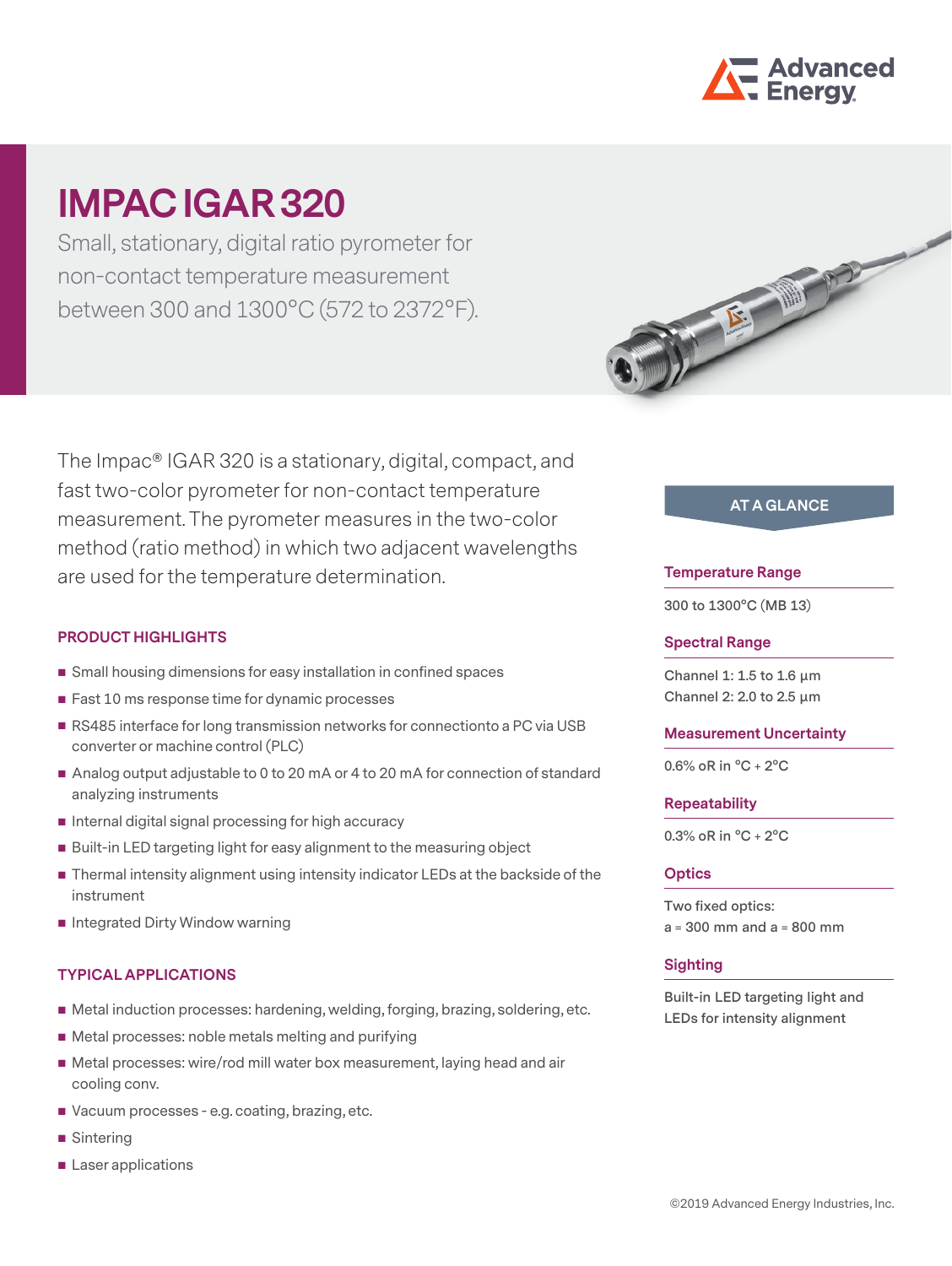# **TECHNICAL DATA**

| <b>Measurement Specifications</b>                                                             |                                                                      |
|-----------------------------------------------------------------------------------------------|----------------------------------------------------------------------|
| <b>Temperature Ranges</b>                                                                     | 300 to 1300°C (572 to 2372°F) (MB 13)                                |
| Sub Range                                                                                     | Any range adjustable within the temperature range, minimum span 50°C |
| Spectral Range                                                                                | Channel 1: 1.5 to 1.6 $\mu$ m                                        |
|                                                                                               | Channel 2: 2.0 to 2.5 $\mu$ m                                        |
| Resolution                                                                                    | $0.1^{\circ}$ C or $0.2^{\circ}$ F @ interface                       |
|                                                                                               | < 0.03% of selected sub range at analog output, min. 0.1°C, 12 bit   |
| Emissivity $\varepsilon$                                                                      | $0.100$ to 1.000 in steps of $1/1000$ (1-color mode)                 |
| Transmittance $\tau$                                                                          | $0.100$ to 1.000 in steps of $1/1000$ (1-color mode)                 |
| Emissivity Slope K                                                                            | 0.600 to 2.000 in steps of 1/1000 (2-color mode)                     |
| Measurement Uncertainty <sup>1</sup><br>$(\epsilon = 1, t_{90} = 1 s, T_{amb} = 25^{\circ}C)$ | 0.6% of reading in $^{\circ}$ C + 2 $^{\circ}$ C                     |
| Repeatability<br>$(\epsilon = 1, t_{90} = 1 s, T_{amb} = 25^{\circ}C)$                        | 0.3% of reading in $^{\circ}$ C + 2 $^{\circ}$ C                     |

| <b>Electrical Specifications</b> |                                                                                              |  |
|----------------------------------|----------------------------------------------------------------------------------------------|--|
| Power Supply                     | 24 V DC $\pm$ 25%, ripple must be less than 50 mV                                            |  |
| Power Consumption                | Max 1 W (including LED)                                                                      |  |
| Load (Analog Output)             | 0 to 500 $\Omega$                                                                            |  |
| Switch Contact                   | Opto relays; max 50 VDC, 0.2 A; $P_{max}$ = 300 mW                                           |  |
| Isolation                        | Power supply, analog output, and digital interface are galvanically isolated from each other |  |

| <b>Communication and Interface Specifications</b>       |                                                                                                                                                                                                                                                                                                                                                                          |  |
|---------------------------------------------------------|--------------------------------------------------------------------------------------------------------------------------------------------------------------------------------------------------------------------------------------------------------------------------------------------------------------------------------------------------------------------------|--|
| Analog Output                                           | Adjustable 0 to 20 mA or 4 to 20 mA, linear with temperature                                                                                                                                                                                                                                                                                                             |  |
| Digital Interface                                       | RS485 addressable (half-duplex,)Baud rate: 1200 to 115.2 kBd                                                                                                                                                                                                                                                                                                             |  |
| Switch Off Limit                                        | 2% to 50% (adjustable via interface)                                                                                                                                                                                                                                                                                                                                     |  |
| "Dirty Window" Warning or<br><b>Temperature Contact</b> | Opto Relay contact, max continuous current 0.2 A, 50 VDC, $P_{max}$ = 300 mW                                                                                                                                                                                                                                                                                             |  |
| <b>Hysteresis</b>                                       | $2$ to $20^{\circ}$ C                                                                                                                                                                                                                                                                                                                                                    |  |
| Exposure Time $t_{90}$                                  | 10 ms adjustable to min; 0.01 s, 0.05 s, 0.25 s, 1 s, 3 s, 10 s                                                                                                                                                                                                                                                                                                          |  |
| Maximum Value Storage                                   | Built-in single or double storage. Clearing with adjusted time $t_{\text{clear}}$ (off, 10 ms, 50 ms, 250 ms, 1 s, 5 s, 25 s), via<br>interface, automatically with the next measuring object                                                                                                                                                                            |  |
| Connection                                              | 8-pin connector                                                                                                                                                                                                                                                                                                                                                          |  |
| Parameters                                              | Adjustable via interface: 2-color / 1-color temperature signal, accordingly emissivity slope or emissivity,<br>temperature sub range, settings for maximum value storage, address, baud rate, switch off limit, warning level<br>lens contamination monitoring system, transmittance, response time $t_{90}$ , 0 to 20 mA or 4 to 20 mA analog<br>output range, °C / °F. |  |
|                                                         | Readable via interface: measured value, internal temperature of the unit.                                                                                                                                                                                                                                                                                                |  |

**1** The pyrometer must operate at least 30 min before these values are valid

**2** MB is a shortcut used for temperature range (in German:Messbereich).

The determination of the technical data of this pyrometer is carried out in accordance with VDI/VDE IEC TS 62942-2, the calibration / adjustment in accordance with VDI/VDE 3511, Part 4.4.

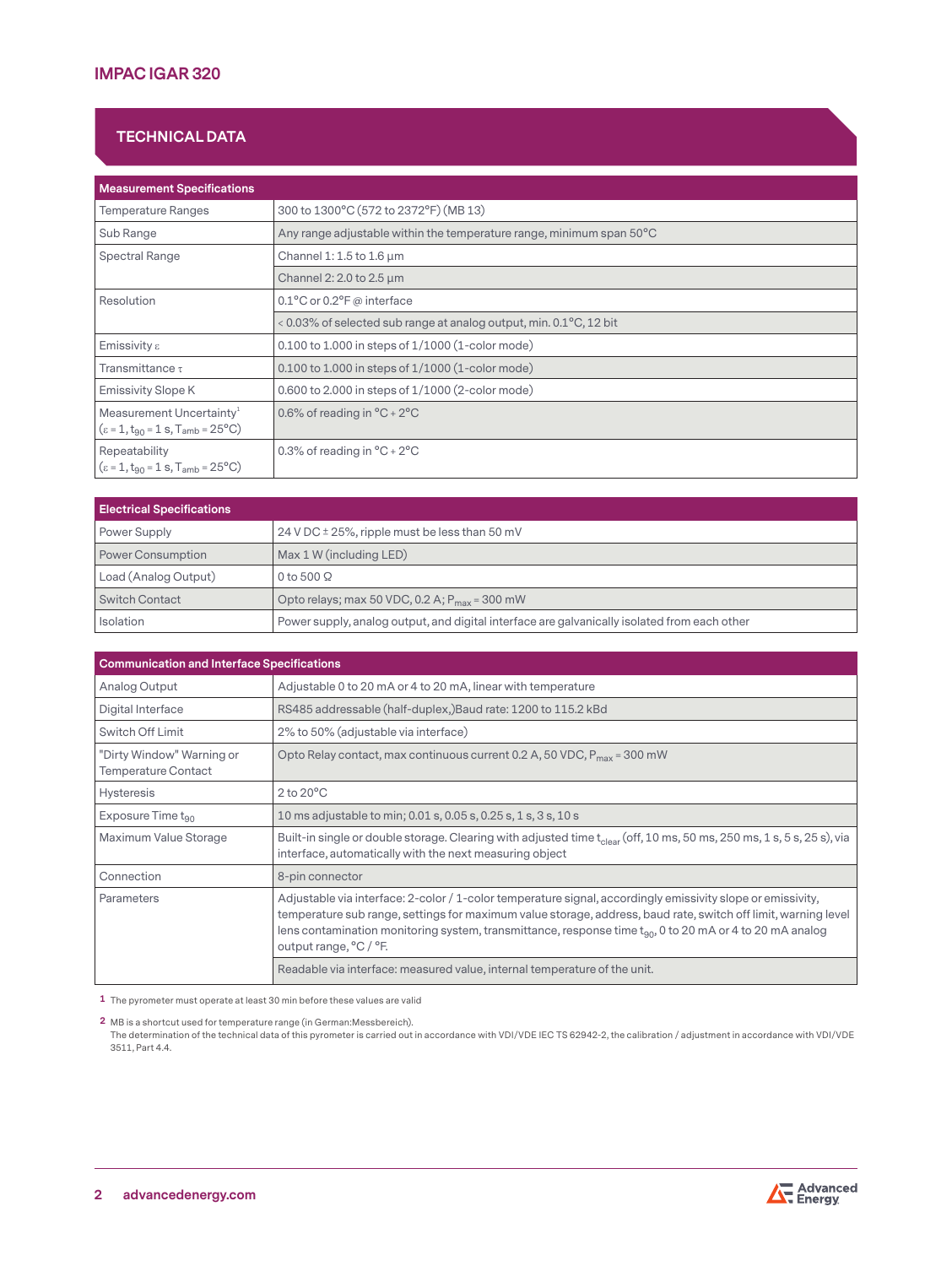# **TECHNICAL DATA**

| <b>Optical Specifications</b> |                                                               |  |
|-------------------------------|---------------------------------------------------------------|--|
| Sighting                      | Built-in LED targeting light and LEDs for intensity alignment |  |
| <b>Optics</b>                 | Fixed optics: a=300 mm or a=800 mm                            |  |
| Distance Ratio                | Approx. 100:1                                                 |  |

| <b>Environmental Specifications</b> |                                                             |
|-------------------------------------|-------------------------------------------------------------|
| <b>Protection Class</b>             | IP 65 (DIN 60 529) (value in mated condition)               |
| <b>Operating Position</b>           | Any                                                         |
| <b>Ambient Temperature</b>          | 0 to $65^{\circ}$ C (32 to $149^{\circ}$ F) at housing      |
| Storage Temperature                 | $-20$ to $80^{\circ}$ C ( $-4$ to $176^{\circ}$ F)          |
| <b>Relative Humidity</b>            | Non-condensing conditions                                   |
| Housing                             | Stainless steel                                             |
| Weight                              | $0.3$ kg $(\sim 0.661$ lb)                                  |
| CE Label                            | According to EU directives about electromagnetical immunity |

# **DIMENSIONS**



Dimensions in mm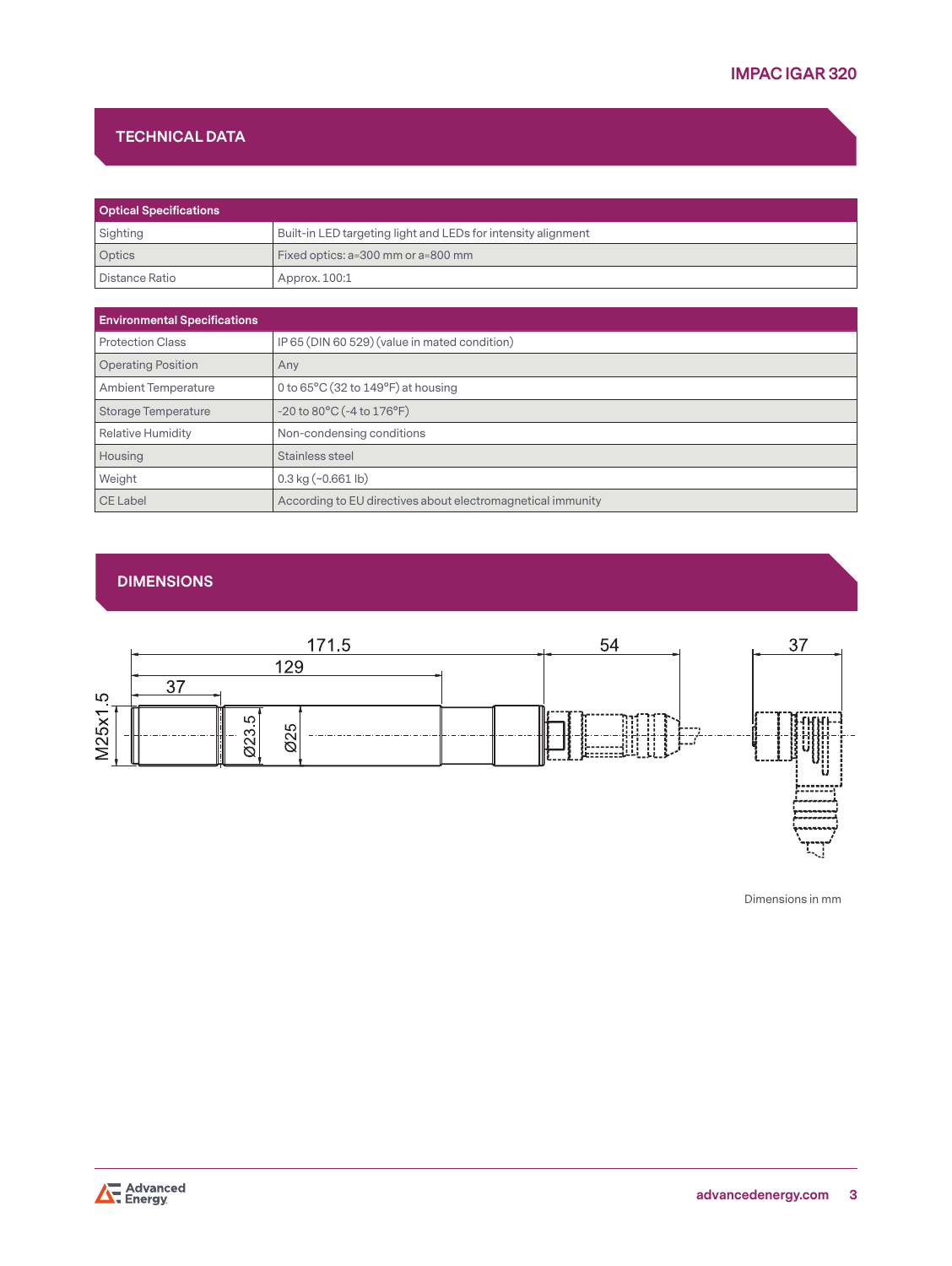# **IMPAC IGAR 320**

# **OPTICS**

The IGAR 320 has fixed optics for 300 mm or 800 mm measuring distances.

The table of spot sizes in relation to measuring distance shows examples of the pyrometer's spot size M [mm] in relation to the measuring distance a [mm] (min. 90% of the radiation intensity). Increasing or decreasing the measuring distance will change the spot size.



| <b>IGAR 320</b>                       |                                  |                                       |                                  |
|---------------------------------------|----------------------------------|---------------------------------------|----------------------------------|
| $a = 300$                             | 300 to 1300°C                    | $a = 800$                             | 300 to 1300°C                    |
| <b>Measuring Distance</b><br>$a$ [mm] | <b>Spot Diameter</b><br>$M$ [mm] | <b>Measuring Distance</b><br>$a$ [mm] | <b>Spot Diameter</b><br>$M$ [mm] |
| 300                                   | 3                                | 800                                   | 8                                |
| 600                                   | 17                               | 1300                                  | 20                               |
| 1000                                  | 36                               | 2000                                  | 36                               |

**1** Effective aperture D for all temperature ranges is 11 mm.

# **ALIGNING WITH VARIOMETER LEDS**

The alignment of the IGAR 320 to the measuring object is possible with the built-in aiming light or by using the Variometer LEDs, which are located on the back of the device. These Variometer LEDs indicate when there is a change in thermal intensity.



The green LED indicates operational readiness



The blue LED indicates falling thermal intensity



The red LED indicates rising thermal intensity

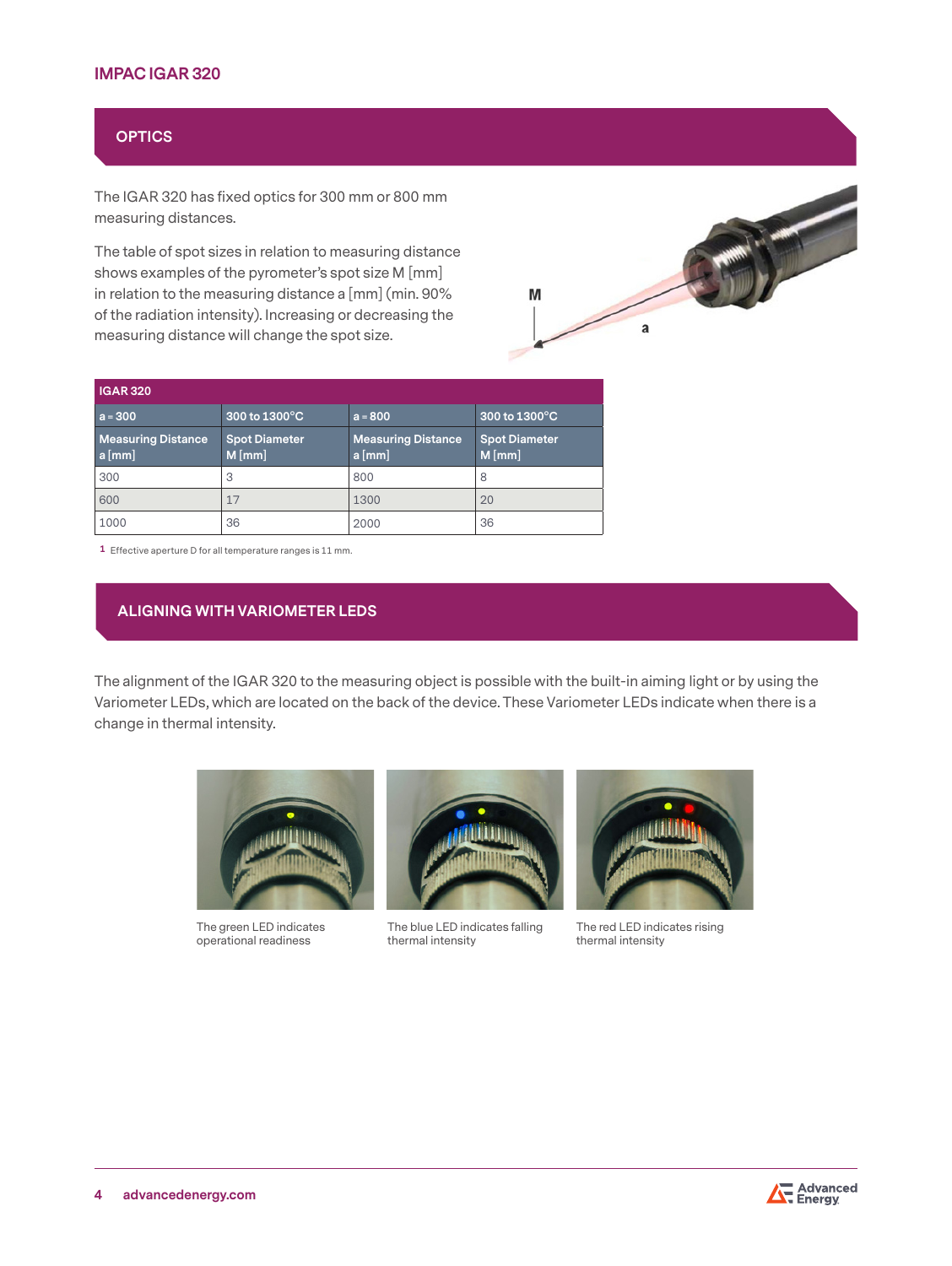# **REFERENCE NUMBERS**

| <b>IGAR 320</b>   |      |           |  |
|-------------------|------|-----------|--|
| Temperature Range | a/mm | <b>PN</b> |  |
| 300 to 1300°C     | 300  | 3903600   |  |
| 300 to 1300°C     | 800  | 3903610   |  |

## **Scope of Delivery**

Pyrometer with PC adjustment and evaluation software InfraWin, works certificate, and manual.

#### **Ordering Note**

A connection cable is not included in scope of delivery and needs to be ordered separately. (All connection cables include a short adaptor cable with a 9-pin D-SUB connector. This connector may be used in combination with the RS485 to USB adapter).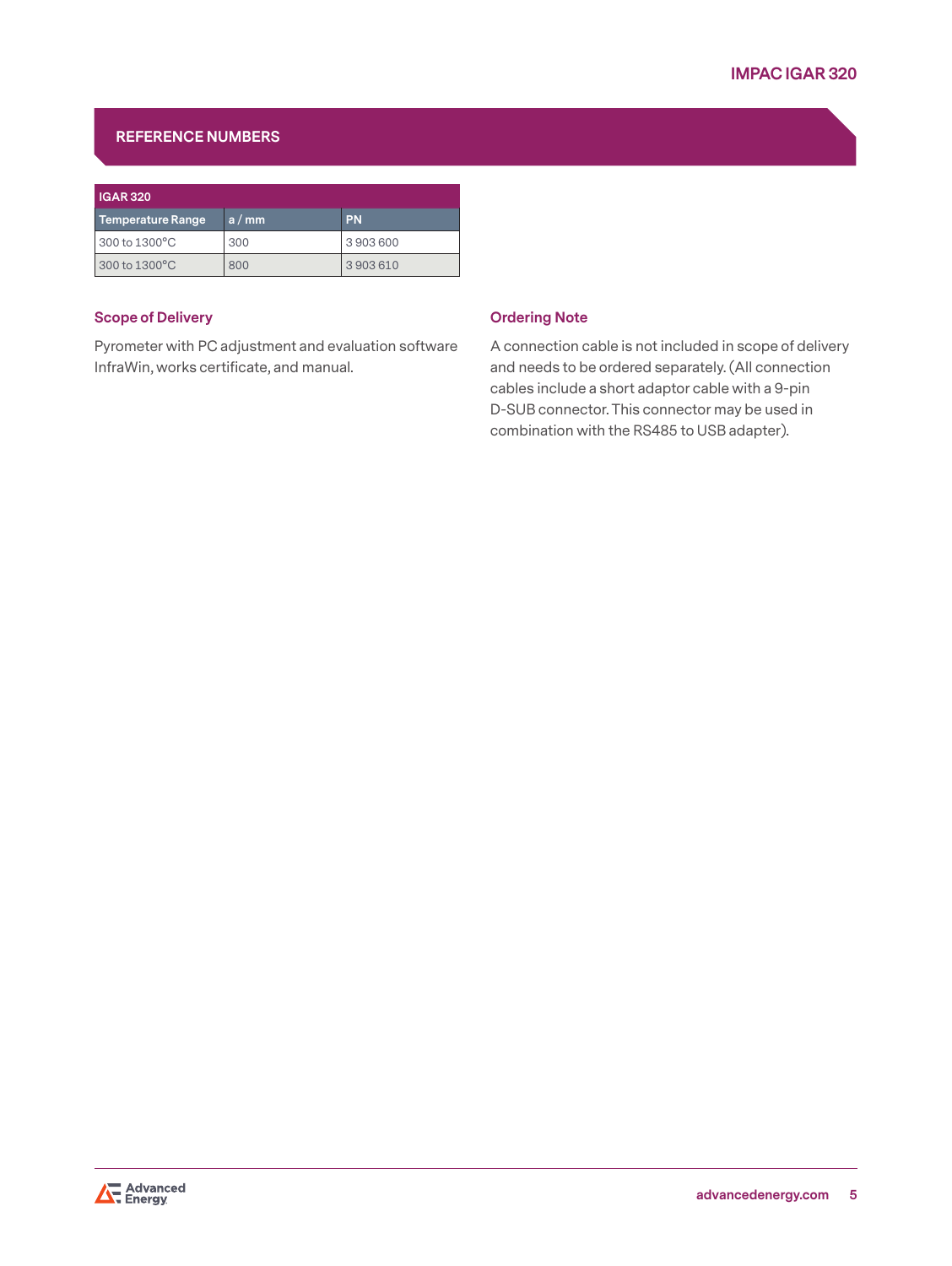# **ACCESSORIES**

| <b>PN</b>     | <b>Description</b>                                                                                                                         |
|---------------|--------------------------------------------------------------------------------------------------------------------------------------------|
| 3920030       | Connection cable, 2 m (straight connector)                                                                                                 |
| 3920040       | Connection cable, 5 m (straight connector)                                                                                                 |
| 3920050       | Connection cable, 10 m (straight connector)                                                                                                |
| 3920060       | Connection cable, 15 m (straight connector)                                                                                                |
| 3920070       | Connection cable, 20 m (straight connector)                                                                                                |
| 3920080       | Connection cable, 25 m (straight connector)                                                                                                |
| 3920090       | Connection cable, 30 m (straight connector)                                                                                                |
| 3920130       | Connection cable, 2 m (90° connector)                                                                                                      |
| 3920140       | Connection cable, 5 m (90° connector)                                                                                                      |
| 3920150       | Connection cable, 10 m (90° connector)                                                                                                     |
| 3920160       | Connection cable, 15 m (90° connector)                                                                                                     |
| 3920170       | Connection cable, 20 m (90° connector)                                                                                                     |
| 3920180       | Connection cable, 25 m (90° connector)                                                                                                     |
| 3920190       | Connection cable, 30 m (90° connector)                                                                                                     |
| 3920100       | Adapter cable (0.2 m) 8 pin onto 12-pin Impac standard connector (RS485 versions only)                                                     |
| 3820320       | Special connection cable with angled connector and additional targeting light push button, 5 m long                                        |
| 3852290       | Power supply NG DC for DIN rail mounting; 100 to 240 VAC $\Rightarrow$ 24 VDC, 1 A                                                         |
| 3 852 550     | Power supply NG 2D for DIN rail mounting; 85 to 265 VAC $\Rightarrow$ 24 VDC, 600 mA with 2 settable limit switches                        |
| 3852610       | USB LabKit, adapter RS485 to USB with targeting light push-button and analog output clamp, pyrometer cable, power supply 100<br>to 240 VAC |
| 3852600       | USB nano: Converter RS485 to USB                                                                                                           |
| 3826750       | USB to RS485 adapter cable, HS-version, 1.8 m long                                                                                         |
| 3890650       | DA 4000: LED-display, 2-wire power supply, 2 limit switches (relay contacts), 230 VAC                                                      |
| 3890570       | DA 6000-N digital display to allow adjustment of the pyrometer through the RS485 interface                                                 |
| 3890530       | DA 6000: like the DA 6000-N, but with analog input and 2 limit switches for the RS485 interface                                            |
| 3826510       | PI 6000: PID programmable controller, extremely fast, for digital Impac pyrometers                                                         |
| 3826520       | PI 6000-N: PID programmable controller, extremely fast, for pyrometers with analog output                                                  |
| 3834230       | Adjustable mounting support, stainless steel                                                                                               |
| 3835180       | Air purge unit, stainless steel                                                                                                            |
| 3835240       | Air purge unit with 90° mirror                                                                                                             |
| 3 8 3 5 2 9 0 | Air purge for scanning attachment                                                                                                          |
| 3846170       | Mounting tube                                                                                                                              |
| 3843460       | SCA 300, scanning attachment with quartz glass window; 24 VAC/DC                                                                           |
| 3837480       | Cooling jacket with integrated air purge                                                                                                   |
| 3837490       | Cooling jacket with fused silica window and integrated air purge                                                                           |
| 3890630       | LD24-UTP; large digital indicator, 57 mm height of digits                                                                                  |

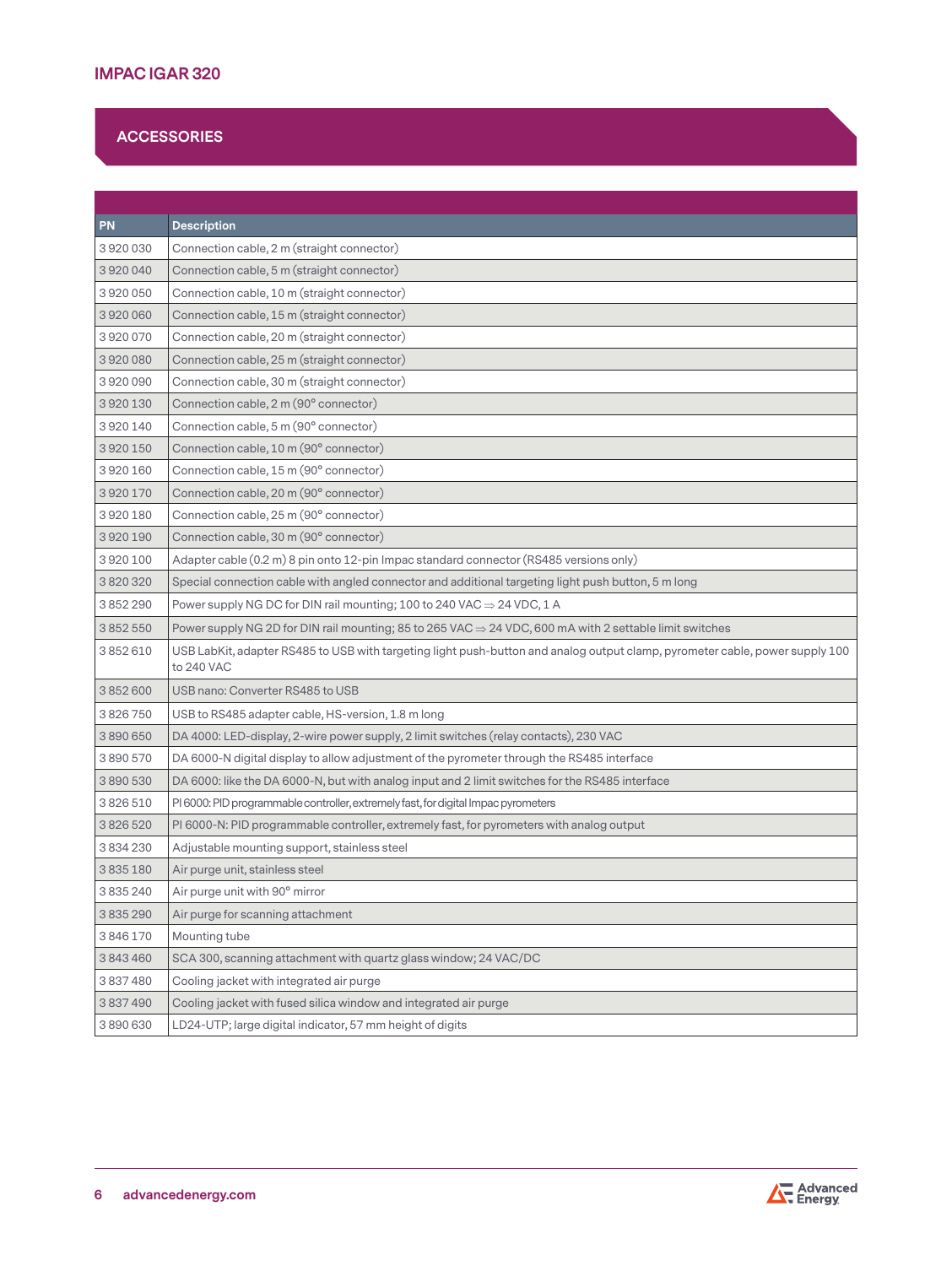# **INFRAWIN 5 OVERVIEW**

InfraWin is easy-to-use measurement and evaluation software for remote configuration of stationary, digital Impac brand pyrometers.

This software allows the user to remotely adjust and control settings for one or two pyrometers from a single computer. InfraWin also allows the user to simultaneously monitor and control temperatures.

- Display temperature data as color bars and online graphics
- Capture downstream evaluations as tables, graphics or text files
- Calculate the spot size for different measuring distances
- **Features UPP standard (Universal Pyrometer** Protocol)

#### **Pyrometer Settings**

An Impac digital pyrometer connected to a PC will be automatically detected by the software. All available parameters are adjustable, including emissivity, response time, maximum value storage, output signal and sub range.

Further special functions are adjustable for example controllers or TV parameters on instruments available with these functions. Changes are transmitted directly to the pyrometer.



**Measurement with Internal Temperature of radiation temperature and internal instrument temperature. Parameters can be changed during the measurement.**



#### **Measurement with Color Bar**

In this window a temperature value for the upper or lower limit can be adjusted numerically or with the mouse. The acquired minimum and maximum value is indicated as well as the inner temperature of the pyrometer. The emissivity is changeable during the measurement at any time.

#### **Infrared Calculator**

After input of the aperture and the focused spot size per datasheet, the calculation of spot sizes at non-focused distances is possible.



**I/O Module allows users to trigger measurement externally and gives a potential free output contact.**